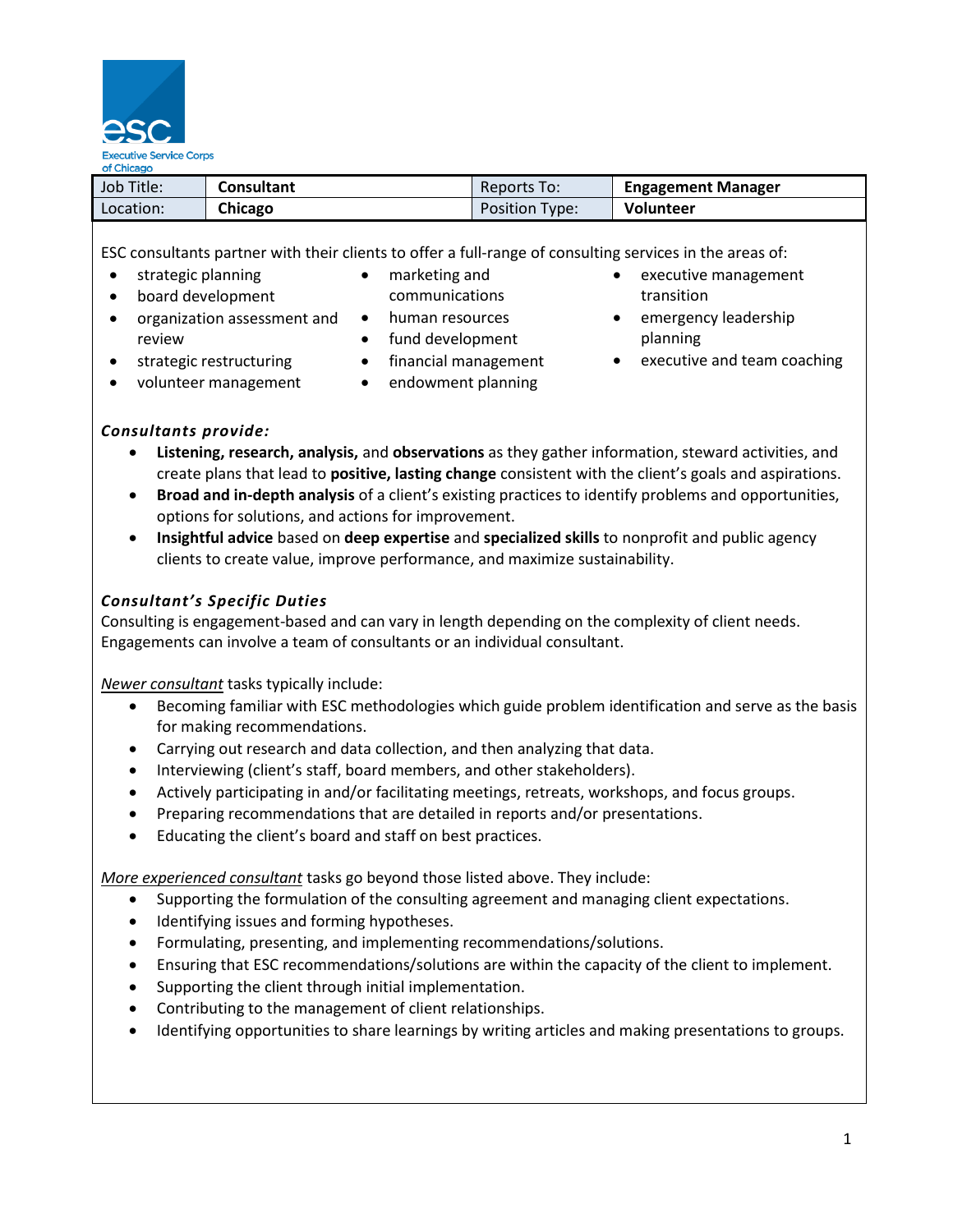

| Competency                 | <b>Demonstrated Characteristics</b>                                                                                                                               |  |
|----------------------------|-------------------------------------------------------------------------------------------------------------------------------------------------------------------|--|
| <b>Integrity and</b>       | Dedicated to positive, lasting change for the client and achieving the goals of the                                                                               |  |
| <b>Commitment</b>          | engagement. Sensitively communicates principled ideas and a strong point of                                                                                       |  |
|                            | view. Keeps end-state in focus. Confident.                                                                                                                        |  |
| <b>Analysis and</b>        | Consolidates learning from prior engagements into a step-based approach to                                                                                        |  |
| <b>Critical Thinking</b>   | resolve issues. Asks tough but appropriate questions that probe into areas of                                                                                     |  |
|                            | greatest opportunity for the client. Helps client see things in different ways and                                                                                |  |
|                            | open their thinking to alternative possibilities. Able to reach conclusions, think                                                                                |  |
|                            | strategically, and determine consequences of different actions.                                                                                                   |  |
| Listening,                 | Skilled in planning, active listening, interviewing, data gathering, assimilating, and                                                                            |  |
| Communication,             | analyzing information to formulate findings and recommendations. Skilled in oral                                                                                  |  |
| <b>Data Collection</b>     | communication, communicates appropriately and effectively with client, client's                                                                                   |  |
|                            | staff and board, and ESC team. A relationship builder.                                                                                                            |  |
| <b>Empathy and</b>         | Compassionate for client's situation. Takes the time to understand and care about                                                                                 |  |
| <b>Respect</b>             | client's unique culture and mission. Develops trusting relationship with client.                                                                                  |  |
|                            | Honest and direct with client.                                                                                                                                    |  |
| <b>Initiative</b>          | A self-starter who gets things done, takes ownership, does what he/she says - plus                                                                                |  |
|                            | more. Recognizes opportunities and pursues them. Performs successfully with                                                                                       |  |
|                            | limited supervision.                                                                                                                                              |  |
| <b>Sense of Critical</b>   | Oriented to action. Prompt and persistent in meetings. Shows energy and                                                                                           |  |
| Pace                       | enthusiasm. Meets client's timeline and identifies and acts on next steps.                                                                                        |  |
| <b>Flexibility</b>         | Adapts to meet client's unique needs and helps achieve their goals. Adapts to the                                                                                 |  |
|                            | flow of the engagement by putting client's needs first. After the engagement                                                                                      |  |
|                            | starts, willing to suggest revisions to the engagement's objectives and/or planned                                                                                |  |
|                            | approach if needed.                                                                                                                                               |  |
| <b>Openness to</b>         | Intellectually and academically astute and curious. Resourceful. Willing to learn                                                                                 |  |
| <b>Learning</b>            | new skills. Considers suggestions, invites, and gives constructive feedback. Attends                                                                              |  |
|                            | professional development meetings, advanced trainings, and practice groups.<br>Participates in post-engagement team reviews. Creates a plan of action for his/her |  |
|                            | skill and competency development.                                                                                                                                 |  |
| <b>Writing Skills</b>      | Written contributions are well organized, thorough, and clear.                                                                                                    |  |
| <b>Presentation Skills</b> | In individual and group meetings/presentations, clearly states ideas and                                                                                          |  |
|                            | recommendations.                                                                                                                                                  |  |
| <b>Technical Skills</b>    | Keeps current in field of professional specialization (e.g., Finance, Human                                                                                       |  |
|                            | Resources, Fundraising, Marketing). Stays up to date with leading edge                                                                                            |  |
|                            | competitive approaches in his/her ESC practice areas (e.g., strategic planning,                                                                                   |  |
|                            | board development, fund development) through independent research and active                                                                                      |  |
|                            | participation in practice groups. Possesses up-to-date computer and technology                                                                                    |  |
|                            | skills to enhance communication and research.                                                                                                                     |  |
| <b>Business</b>            | Marketing-oriented. Committed to outstanding client satisfaction. Assists the                                                                                     |  |
| Development                | Engagement Manager as needed with managing client relationships and with                                                                                          |  |
|                            | client follow-up after engagement completion. Actively and strategically seeks and                                                                                |  |
|                            | communicates "success stories" to ESC and identifies and recommends future                                                                                        |  |
|                            | opportunities and future contacts to ESC.                                                                                                                         |  |